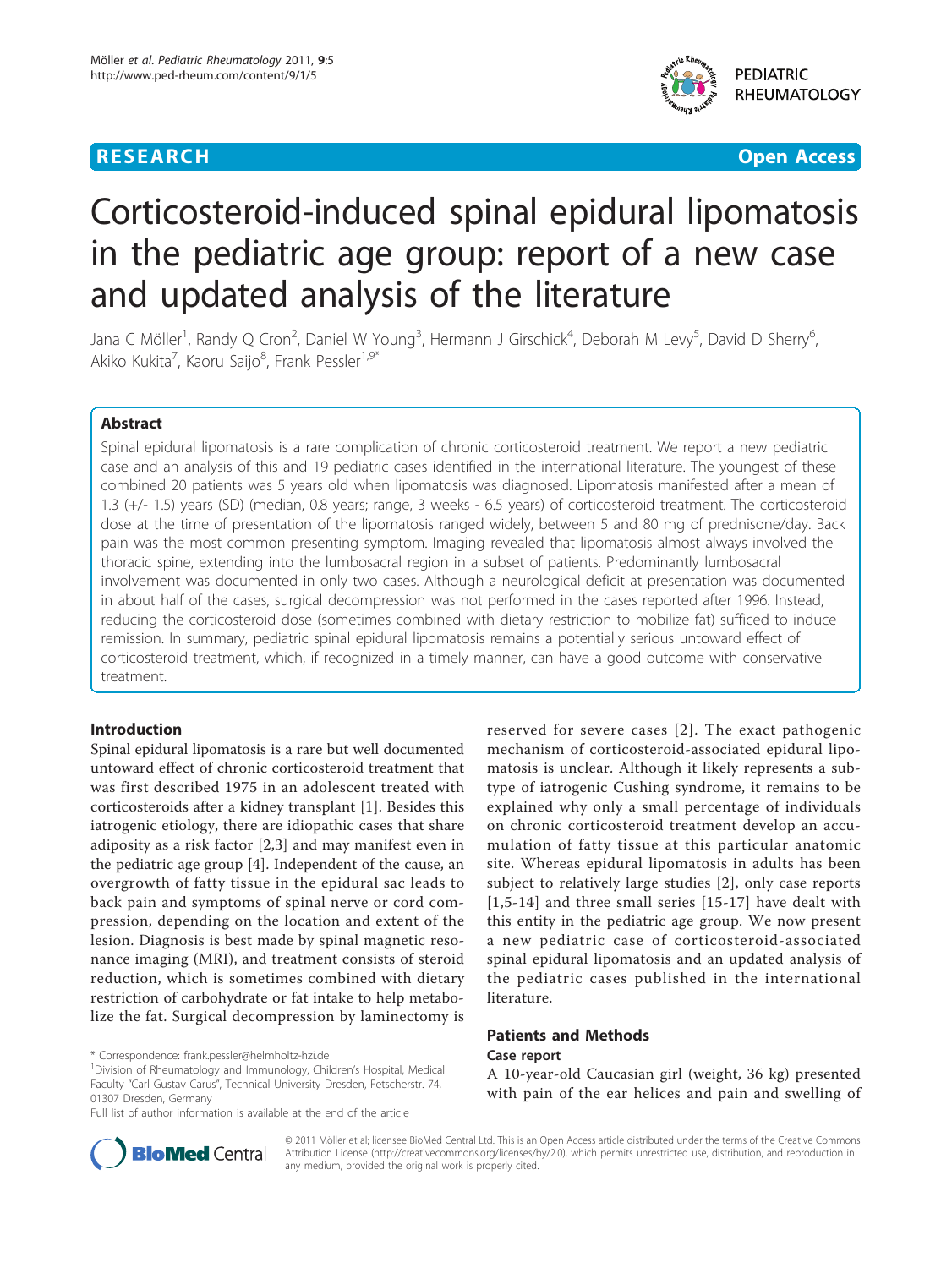several ribs bilaterally. There was a history of chronic bilateral Achilles tendonitis and right knee arthritis. One week later, the patient developed laryngeal pain, and otolaryngologic evaluation revealed a partially paralyzed vocal cord. Taken together, these findings established a clinical diagnosis of relapsing polychondritis. The patient was also noted to have bilateral sacroiliac (SI) joint tenderness, and MRI revealed SI joint synovitis. Treatment with methylprednisolone (1 g/d i.v.  $\times$  3 d), prednisone (1 mg/kg/d), methotrexate (0.5 mg/kg s.c. once weekly) and etanercept (25 mg s.c. once weekly) was initiated. After one month, the prednisone was reduced to 30 mg/day. Due to the inability to taper the corticosteroids below 15 mg/day, etanercept was switched to anakinra (100 mg s.c. daily) and intravenous immunoglobulins (2 g/kg) after 3 months. Because of persistent clinical activity and pain at the injection sites, cytokine blockade was switched from anakinra to infliximab one month later, and methylprednisolone infusions were resumed. At the end of this month, the patient developed swelling and increasing pain of the lower back. She had gained 11.5 kg, and her body mass index (BMI) had increased from 20.7 (79<sup>th</sup> percentile) to 23.6  $(95<sup>th</sup> percentile)$ , respectively, by this time. In addition to fluid along the myofascial border and persisting bilateral sacroiliitis, an MRI of the spine and back demonstrated marked epidural lipomatosis involving spinal segments T1-S5 (Figure 1). Assuming that the lipomatosis was the cause of the worsening back pain, methylprednisolone infusions were discontinued and prednisone was tapered from 30 mg daily to 10 mg daily over a 4-week period. Indeed, these changes gradually lead to a complete remission of the back pain without worsening of the polychondritis. A follow up MRI was not performed because of this dramatic improvement. The patient remains free of back pain at 15 months of follow up.

### Analysis of the literature

PubMed, Web of Science, Google Scholar and the Chinese National Knowledge Infrastructure [CNKI (available at [http://www.cnki.net\)](http://www.cnki.net)] were searched for the terms "lipomatosis AND [spine OR spinal OR epidural]". The identified reports were screened manually for patients fulfilling inclusion criteria (corticosteroid treatment, age of onset of lipomatosis before the 18<sup>th</sup> birthday) and for additional reports. Sixteen cases were identified and pooled with the 3 cases published by us recently [[17](#page-5-0)]. Together with the presented new case, 20 cases were thus available for analysis.

# Results

Results of the literature analysis and the presented case are summarized in Tables [1](#page-2-0) and [2](#page-3-0) and Figure [2](#page-4-0).



The average age at diagnosis of epidural lipomatosis was 11 (+/-3.4) years (SD) (median, 11; range, 5-17) (Figure [2a](#page-4-0)). Eleven patients (55%) were boys. Corticosteroids were given for nephrotic syndrome in 6 cases (33%), after organ transplantation in 4 cases (20%), for juvenile idiopathic arthritis in 3 cases (15%), for systemic lupus erythematosus in 2 cases (10%), and for one case each of Crohn disease, Sjögren syndrome, Henoch-Schönlein purpura, pineoblastoma, and relapsing polychondritis (presented case). Epidural lipomatosis was diagnosed after a mean  $1.3$  (+/-1.5) years (SD) (median, 0.8 years; range, 3 weeks - 6.5 years) of corticosteroid treatment. Most cases (17/20) presented within the first 18 months of treatment, and one case (patient 19) after only 3 weeks (Figure [2b](#page-4-0)). Back pain was among the presenting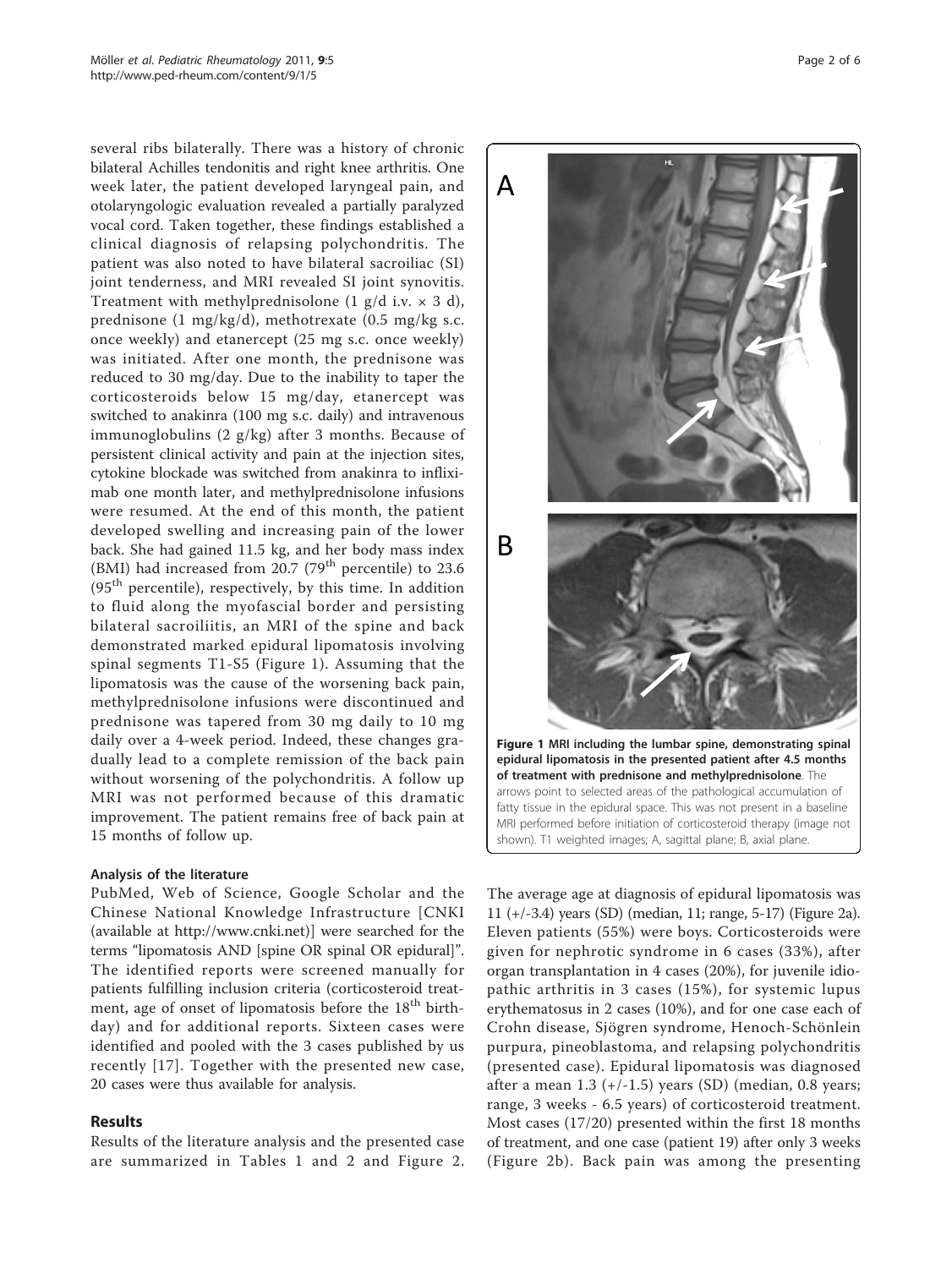| Pt.            | Age (years) | Sex | <b>Diagnosis</b>            | <b>Duration of</b><br>steroid treat-<br>ment (years) | <b>Steroid dose</b><br>(mq/d) | <b>Therapy</b>       | Clinical outcome <sup>a</sup>                     | Reference                   |
|----------------|-------------|-----|-----------------------------|------------------------------------------------------|-------------------------------|----------------------|---------------------------------------------------|-----------------------------|
|                | 17 $(?)^b$  | m   | Kidney transplant           | $\mathbf{1}$                                         | 40                            | Surgery<br><b>SR</b> | Improvement                                       | Lee 1975 [1]                |
| $\overline{2}$ | 13          | m   | Kidney<br>transplant        | 1.5                                                  | 45                            | SR, diet             | Resolution                                        | George 1983 [5]             |
| 3              | 6           | m   | <b>JIA</b>                  | $\overline{4}$                                       | 40                            | Surgery<br><b>SR</b> | Improvement                                       | Perling 1988 [6]            |
| $\overline{4}$ | 11          | m   | Pineoblastoma               | $\mathbf{1}$                                         | 20                            | Surgery              | Progression of symptoms<br>due to spread of tumor | Quint 1988 [7]              |
| 5              | 6           | m   | sJIA                        |                                                      | $10 - 40$                     | Surgery              | <b>Resolution</b>                                 | Arroyo 1988 [8]             |
| 6              | 16          | m   | Kidney<br>transplant        | 3                                                    | 0.4/kq                        | SR, diet             | Resolution                                        | Vazquez 1988 [9]            |
| 7              | 10          | m   | <b>NS</b>                   | 0.7                                                  | 60                            | SR, diet             | Improvement                                       | Shirai 1990 [10]            |
| 8              | 11          | m   | <b>NS</b>                   | 0.8                                                  | $12 - 60$                     | Surgery              | Improvement                                       | Kano 1996 [15] <sup>c</sup> |
| 9              | 14          | f   | <b>NS</b>                   | 0.25                                                 | 24-80                         | <b>SR</b>            | Resolution                                        | $-\frac{1}{n}$              |
| 10             | 14          | m   | <b>NS</b>                   | 0.4                                                  | 48-80                         | <b>SR</b>            | Resolution                                        | $\overline{a}$              |
| 11             | 10          | m   | <b>HSP</b>                  | 0.8                                                  | $36 - 72$                     | <b>SR</b>            | Resolution                                        | $\overline{a}$              |
| 12             | 8           | f   | Crohn disease               | 6.5                                                  | $10 - 60?$                    | <b>SR</b>            | Died from sepsis                                  | Muňoz 2002 [11]             |
| 13             | 14          | m   | <b>SLE</b>                  | 0.8                                                  | <60                           | <b>SR</b>            | Improvement                                       | Miller 2002 [12]            |
| 14             | 5           | f   | <b>NS</b>                   | 1.4                                                  | $5 - 60$                      | <b>SR</b>            | Resolution                                        | Kano 2004, 2005 [13,16]     |
| 15             | 10          | f   | <b>NS</b>                   | 0.4                                                  | $20 - 60$                     | <b>SR</b>            | Resolution                                        | Kano 2005 [16]              |
| 16             | 14          | f   | <b>SLE</b>                  | 0.5                                                  | 0.2/kq                        | <b>SR</b>            | Resolution                                        | Möller 2010 [17]            |
| 17             | 11          | f   | Sjögren<br>syndrome         | 0.6                                                  | 0.5/kq                        | <b>SR</b>            | Resolution                                        | Möller 2010 [17]            |
| 18             | 7           | f   | sJIA                        | 1.5                                                  | 40                            | <b>SR</b>            | Resolution <sup>d</sup>                           | Möller 2010 [17]            |
| 19             | 12          |     | Lung transplant             | 0.06                                                 | 25                            | SR, diet             | Resolution                                        | Caruba 2010 [14]            |
| 20             | 10          |     | Relapsing<br>polychondritis | 0.4                                                  | 30                            | <b>SR</b>            | Resolution                                        | This report                 |

<span id="page-2-0"></span>Table 1 Demographic and clinical characteristics of the patients

<sup>a</sup>lmprovement or resolution as interpreted from the authors' reports of symptoms, findings or imaging.

<sup>b</sup>Age could not be determined accurately, but was more likely 17 than 18 years.

<sup>c</sup>Patient diagnosed in 1979.

dDied from chronic macrophage activation syndrome 1 year later.

Abbreviations: f, female; HSP, Henoch Schönlein purpura; LE, lower extremity; m, male; n/d, not done or not documented; NS, nephrotic syndrome; sJIA, systemic juvenile idiopathic arthritis; SLE, systemic lupus erythematosus; SR, steroid reduction; UE, upper extremity.

symptoms in nearly all patients (16 patients, 80%) and was the only documented symptom in 8 patients (40%). A neurological deficit was documented in 10 patients (50%) at the time of diagnosis, with lower extremity weakness being the most common one. The diagnosis was made by MRI in all patients published since 1996. Imaging revealed that the lipomatosis almost always involved the thoracic spine. Lumbosacral and/or cervical spine involvement usually resulted from extension of lipomatosis that also involved the thoracic spine. Preferential involvement of the lumbosacral spine occurred in only two cases (9 and 17), and isolated cervical involvement was not reported. Surgical decompression was performed in only 5 cases (25%), all of which were published before 1997. In the other cases, reduction of corticosteroids (combined with a low-carbohydrate and/or low-fat diet and caloric restriction in 4 cases) sufficed to reduce lipomatosis-associated symptoms. In several

patients, corticosteroids had to be tapered despite persisting activity of the underlying medical condition. In patient 14 this was facilitated by increasing the cyclosporine A dose [[13](#page-5-0)], in patients 16 and 17 by stepping up disease-modifying therapy by introducing B cell depletion with rituximab [\[17\]](#page-5-0), in patient 19 by adding the immunosuppressant everolimus [[14](#page-5-0)], and in the presented case by switching to a different tumor necrosis factor- $\alpha$  blocker. The outcome was good in all cases, except for pt. 4 and 12 who died from progression of a malignancy and from sepsis, respectively, shortly after the lipomatosis was diagnosed. Patient 18 experienced remission of the lipomatosis but died from macrophage activation syndrome 1 year later. Importantly, permanent neurological lesions were not reported in any of the cases and did definitively not develop in patients 16-18 and 20, all of whom are known to the authors of this report.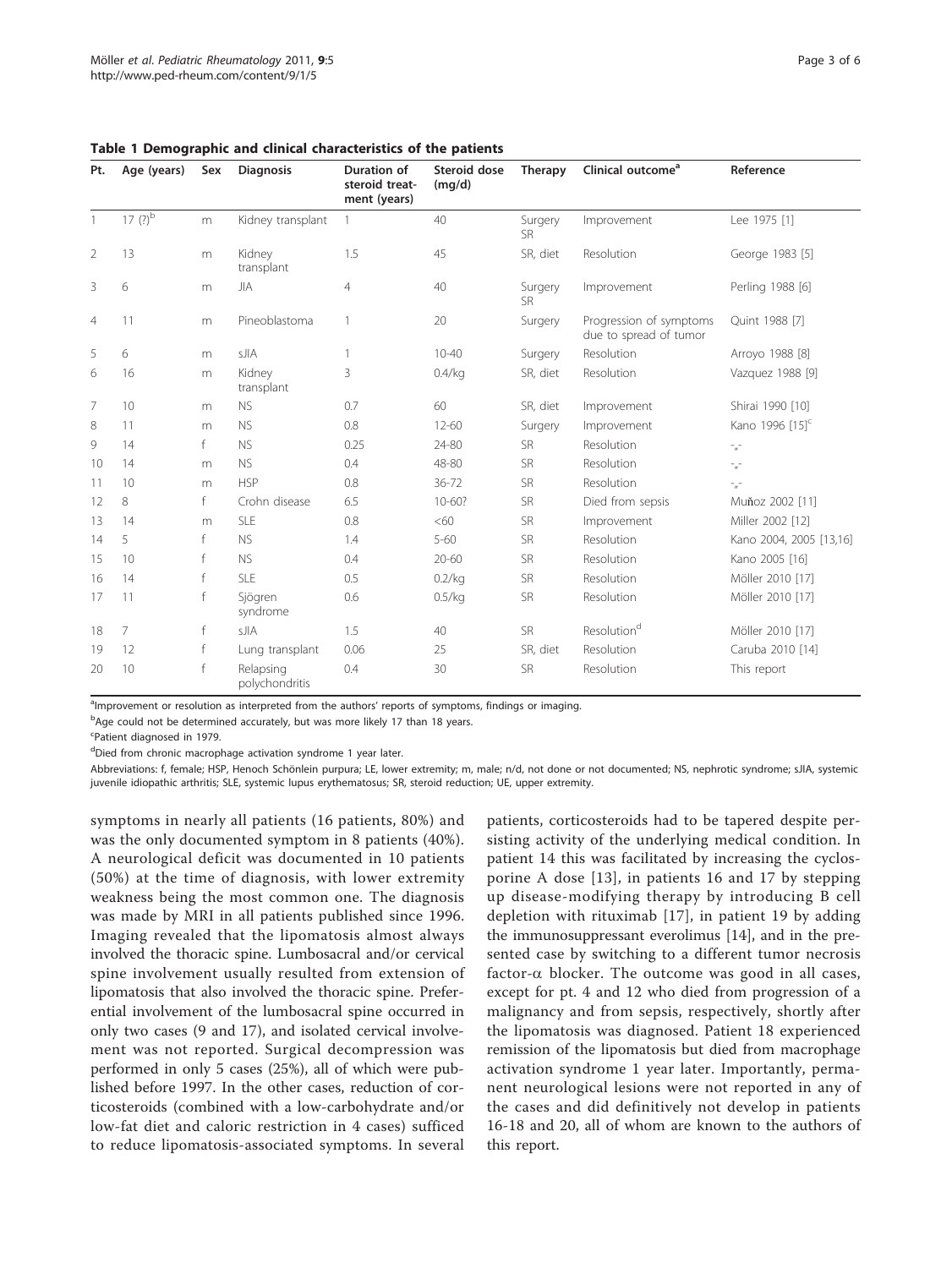<span id="page-3-0"></span>

|  |  |  | Table 2 Symptoms and neurological findings |  |
|--|--|--|--------------------------------------------|--|
|--|--|--|--------------------------------------------|--|

|                | Pt. Symptoms                                                    | Documented neurological<br>findings                                                                                                  | Approximate<br>extent<br>of<br>lipomatosis | Imaging<br>modality         | Ref.                  |
|----------------|-----------------------------------------------------------------|--------------------------------------------------------------------------------------------------------------------------------------|--------------------------------------------|-----------------------------|-----------------------|
| 1              | Weakness/numbness<br>of IF                                      | Motor deficit $LE > UE$ ,<br>dysesthesia LE & front of trunk                                                                         | $T1-T11$                                   | Myelogram                   | $[1]$                 |
| 2              | Hip & low back pain,<br>LE weakness                             | LE motor deficit; ankle clonus,<br>Babinski sign                                                                                     | $T1-L5$                                    | Myelogram,<br>$\subset$     | $[5]$                 |
| 3              | LE & thorax pain; loss of function of<br>LE, bowel, and bladder | Paraplegia; sensory deficit below T6, poor anal sphincter tone T2-T6                                                                 |                                            | Metrimazide CT<br>myelogram | [6]                   |
| $\overline{4}$ | LE weakness, paresthesia, bowel/<br>bladder dysfunction         | Sensory deficit below T2-T3                                                                                                          | T3-T9                                      | <b>MRI</b>                  | [7]                   |
| 5              | Back pain, paraplegia                                           | Weak tendon reflexes, sensory deficit to T6                                                                                          | $T6-T7*$                                   | $\subset$                   | [8]                   |
| 6              | Upper back and chest pain,<br>paraplegia                        | Flaccid paresis, Babinski sign, absent abdominal reflexes,<br>decreased LE sense of vibration                                        | $T1-T12$                                   | <b>CT</b>                   | $[9]$                 |
| 7              | Back pain,<br>incontinence to urine,<br>paraplegia              | LEs flaccid paresis, Babinski sign                                                                                                   | $T11-L2/3*$                                | Myelogram, MRI              | [10]                  |
| 8              | Back pain, leg weakness                                         | Paraplegia                                                                                                                           | $T1-12*$                                   | CT myelogram                | $[15]$                |
| 9              | Lumbago                                                         |                                                                                                                                      | $L3-S1*$                                   | <b>MRI</b>                  | $[15]$                |
| 10             | Lumbago, mid-thoracic back pain,<br>pain with walking           |                                                                                                                                      | T4-8*, L4-S1*                              | <b>MRI</b>                  | $[15]$                |
| 11             | <b>Numbness</b>                                                 | Cutaneous sensory deficit                                                                                                            | $T2-6*$                                    | <b>MRI</b>                  | $[15]$                |
| 12             | Back pain,<br>gait disturbance                                  | Sensory deficit to T6-T7,<br>UE strength 4/5, LE strength 1/5, absent knee & ankle DTRs,<br>Babinski sign, absent abdominal reflexes | Entire spine                               | <b>MRI</b>                  | [11]                  |
| 13             | Back pain                                                       | Neurological exam normal                                                                                                             | $T1-L3+***$                                | <b>MRI</b>                  | $[12]$                |
| 14             | Back pain                                                       |                                                                                                                                      | $T4-S1$                                    | <b>MRI</b>                  | [13, 16]              |
| 15             | Back pain                                                       |                                                                                                                                      | T7-T9                                      | <b>MRI</b>                  | $[16]$                |
| 16             | Back pain, incontinence to stool and<br>urine, paresthesias     | Increased DTRs LE.<br>loss of anal sphincter tone                                                                                    | $T2 - L5 +$ **                             | <b>MRI</b>                  | $[17]$                |
| 17             | Back pain,<br>radicular pain                                    |                                                                                                                                      | $L4 - 5*$                                  | <b>MRI</b>                  | $[17]$                |
|                | 18 Low back pain                                                |                                                                                                                                      | $T2-S4/5$                                  | <b>MRI</b>                  | $[17]$                |
| 19             | Right LE weakness, left LE<br>paresthesia, dysuria              |                                                                                                                                      | $T2-T11$                                   | <b>MRI</b>                  | [14]                  |
|                | 20 Low back pain                                                | Normal neurologic exam                                                                                                               | $T1-S5$                                    | <b>MRI</b>                  | <b>This</b><br>report |

\*Extent of cord compression.

\*\*Lipomatosis extended caudal to L5; exact extent not documented.

Abbreviations: CT, computerized tomography; DTR; deep tendon reflex; LE, lower extremity; MRI, magnetic resonance imaging; n/d, not documented; UE, upper extremity

### **Discussion**

The presented case illustrates the general features of epidural lipomatosis that were identified with the literature analysis: onset of symptoms in the context of a pronounced iatrogenic Cushing syndrome –even after a relatively short duration of corticosteroid treatment–, back pain as the most common presenting symptom, and a good neurological outcome without surgical intervention. Therefore, new onset or worsening back pain in a patient on chronic corticosteroid treatment should be warning signs of epidural lipomatosis. Considering the documented value of MRI in the early detection of epidural lipomatosis [[15\]](#page-5-0), a spinal MRI should be performed when these warning signs are present. A marked

increase in BMI, due to a corticosteroid-induced Cushing syndrome, had taken place in our patient by the time the lipomatosis manifested. In the literature analysis it was not possible to calculate BMIs before initiation of corticosteroid treatment and at the time of diagnosis in a sufficient number of cases. However, features of a Cushing syndrome were documented in most of the cases, thus supporting the notion that corticosteroidassociated epidural lipomatosis represents a variant outcome of iatrogenic Cushing syndrome. As substantiated by the clinical improvement in our patient and by the results of the literature analysis, reducing corticosteroid dosing should be the first-line intervention when epidural lipomatosis is detected. However, it may be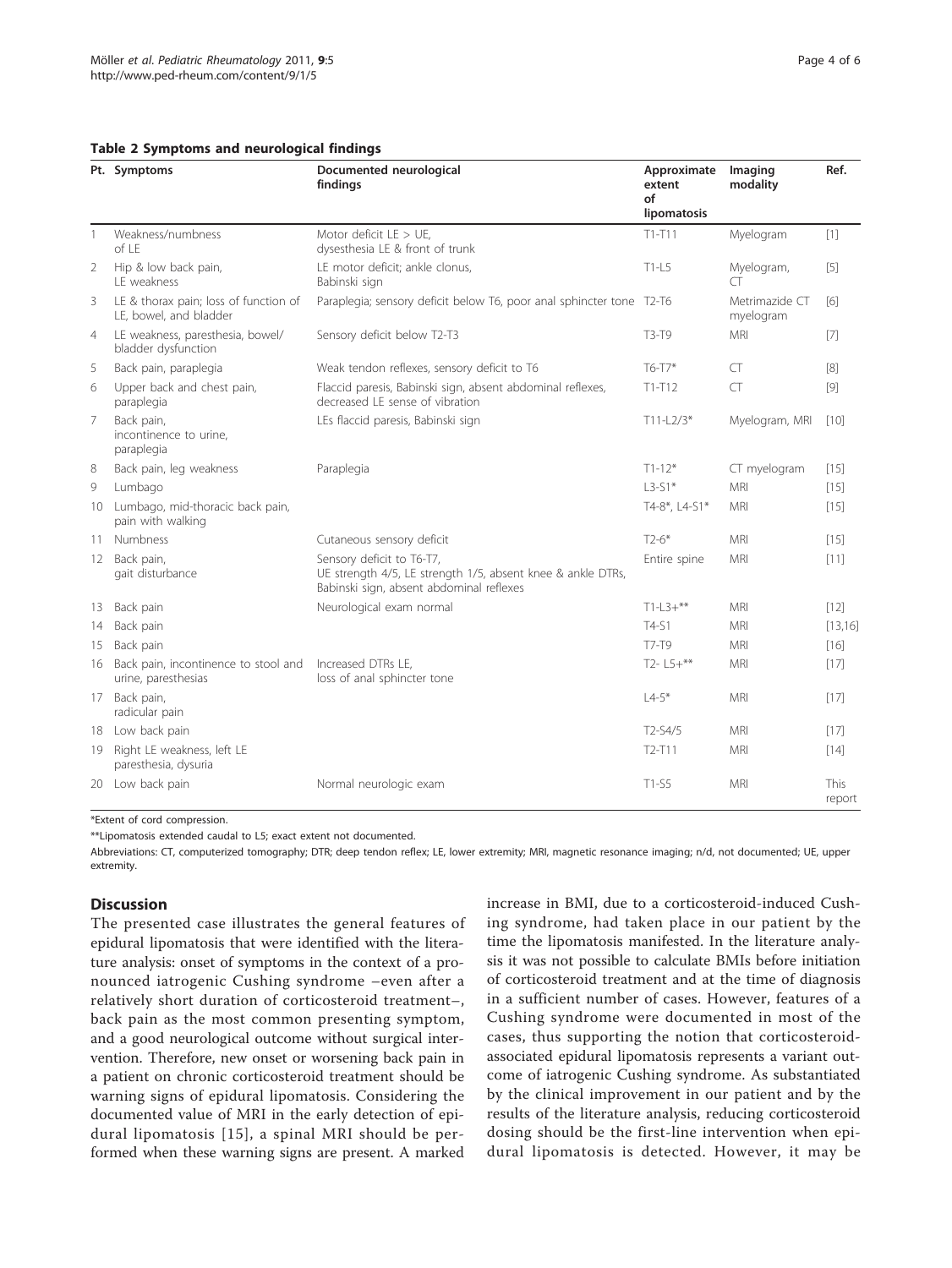<span id="page-4-0"></span>

difficult to do this without compromising treatment of the underlying chronic illness. As documented in patients 12, 16, 17, 19 and 20, intensifying the diseasemodifying treatment regimen with a potentially steroid-sparing agent should be considered strongly. In addition, in patients 16 and 17 prednisone was discontinued in favor of deflazacort, a corticosteroid that may have similar immunosuppressive effectiveness as prednisone but lower glucocorticoid side effects [[18](#page-5-0)]. The role of adjunct dietary interventions geared toward mobilizing fat deposits remains to be defined better. In summary, epidural lipomatosis represents a rare but potentially serious complication of chronic corticosteroid treatment, which, if diagnosed in a timely manner, can be treated effectively with tapering corticosteroids.

It should be pointed out that this analysis of published cases is subject to the well known pitfalls of publication bias. Thus, relatively straight forward cases with a good outcome are likely under reported and may be more common than can be gleaned from our analysis. The authors of this report would therefore welcome input from colleagues around the world who are interested in formulating larger and prospective studies relating to corticosteroidinduced epidural lipomatosis in the pediatric age group.

# Consent

Consent for publication of this report was obtained from the patient and her parents and is available for review by the editors of Pediatric Rheumatology.

#### Acknowledgements

We thank Prof. Lie Dai (Sun Yat-sen University, Guangzhou, China) for searching the Chinese National Knowledge Infrastructure database, and Dr. Thibaut Caruba (Hopital Européen Georges Pompidou, Paris, France) for providing additional information about patient 19. Aspects of this manuscript were published previously in German in the Zeitschrift für Rheumatologie [[17\]](#page-5-0) and were included here with kind permission of Springer Verlag and the editors of Zeitschrift für Rheumatologie. Publication of this report was approved by the Institutional Review Board of the University of Alabama.

#### Author details

<sup>1</sup> Division of Rheumatology and Immunology, Children's Hospital, Medical Faculty "Carl Gustav Carus", Technical University Dresden, Fetscherstr. 74, 01307 Dresden, Germany. <sup>2</sup>Department of Pediatrics, Division of Rheumatology, Children's Hospital of Alabama, University of Alabama at Birmingham, Children's Park Place, Ste. 210, 1601 4th Avenue South, Birmingham, AL 35233, USA. <sup>3</sup>Department of Radiology, Children's Hospital of Alabama, 1600 Seventh Avenue, South ACC Building Suite #306, Birmingham, AL 35233, USA. <sup>4</sup>Clinic for Paediatric and Adolescent Medicine, Perinatal Centre of the Vivantes Klinikum im Friedrichshain, Landsberger Allee 49, 10249 Berlin, Germany. <sup>5</sup>Pediatric Rheumatology, Hospital for Sick Children, 555 University Avenue, Toronto, ON M5G 1X8, Canada. <sup>6</sup>Division of Rheumatology, The Children's Hospital of Philadelphia, 3405 Civic Center Boulevard, Philadelphia, PA 19104, USA. <sup>7</sup> Department of Microbiology Faculty of Medicine, Saga University, 5-1-1, Nabeshima, Saga 849-8501, Japan. <sup>8</sup>Department of Cellular and Molecular Medicine, School of Medicine, University of California San Diego, 9500 Gilman Dr., CMMW (GPL) Rm. 219, La Jolla CA 92093-0651, USA. <sup>9</sup>Department of Infection Genetics, Helmholtz Centre for Infection Research, Inhoffenstr. 7, 38124 Braunschweig, Germany.

#### Authors' contributions

JM participated in data collection and writing the manuscript. RQC contributed the case report and edited the manuscript. DWY contributed the MR image and its radiographic interpretation. HJG, DL, DDS, AK, and KS participated in data collection and edited the manuscript. FP initiated and oversaw the study, participated in writing the manuscript and is responsible for its final editing. He had access to all data and takes responsibility for the integrity of the data. All authors read and approved the final manuscript.

#### Competing interests

The authors declare that they have no competing interests.

Received: 3 June 2010 Accepted: 1 February 2011 Published: 1 February 2011

#### References

- Lee M, Lekias J, Gubbay S, Hurst P: [Spinal cord compression by extradural](http://www.ncbi.nlm.nih.gov/pubmed/1092979?dopt=Abstract) [fat after renal transplantation.](http://www.ncbi.nlm.nih.gov/pubmed/1092979?dopt=Abstract) Med J Aust 1975, 1:201-3.
- 2. Al-Khawaja D, Seex K, Eslick GD: [Spinal epidural lipomatosis](http://www.ncbi.nlm.nih.gov/pubmed/18954986?dopt=Abstract)-a brief [review.](http://www.ncbi.nlm.nih.gov/pubmed/18954986?dopt=Abstract) J Clin Neurosci 2008, 15:1323-6.
- 3. Qasho R, Ramundo OE, Maraglino C, Lunardi P, Ricci G: [Epidural](http://www.ncbi.nlm.nih.gov/pubmed/9297724?dopt=Abstract) [lipomatosis with lumbar radiculopathy in one obese patient. Case report](http://www.ncbi.nlm.nih.gov/pubmed/9297724?dopt=Abstract) [and review of the literature.](http://www.ncbi.nlm.nih.gov/pubmed/9297724?dopt=Abstract) Neurosurg Rev 1997, 20:206-9.
- 4. Sener RN: [Epidural, paraspinal, and subcutaneous lipomatosis.](http://www.ncbi.nlm.nih.gov/pubmed/12851798?dopt=Abstract) Pediatr Radiol 2003, 33:655-7.
- 5. George WE Jr, Wilmot M, Greenhouse A, Hammeke M: [Medical](http://www.ncbi.nlm.nih.gov/pubmed/6337324?dopt=Abstract) [management of steroid-induced epidural lipomatosis.](http://www.ncbi.nlm.nih.gov/pubmed/6337324?dopt=Abstract) N Engl J Med 1983, 308:316-9.
- 6. Perling LH, Laurent JP, Cheek WR: [Epidural hibernoma as a complication](http://www.ncbi.nlm.nih.gov/pubmed/3047343?dopt=Abstract) [of corticosteroid treatment. Case report.](http://www.ncbi.nlm.nih.gov/pubmed/3047343?dopt=Abstract) J Neurosurg 1988, 69:613-6.
- 7. Quint DJ, Boulos RS, Sanders WP, Mehta BA, Patel SC, Tiel RL: [Epidural](http://www.ncbi.nlm.nih.gov/pubmed/3174998?dopt=Abstract) [lipomatosis.](http://www.ncbi.nlm.nih.gov/pubmed/3174998?dopt=Abstract) Radiology 1988, 169:485-90.
- 8. Arroyo I, Barron K, Brewer EJ: [Spinal cord compression by epidural](http://www.ncbi.nlm.nih.gov/pubmed/3358807?dopt=Abstract) [lipomatosis in juvenile rheumatoid arthritis.](http://www.ncbi.nlm.nih.gov/pubmed/3358807?dopt=Abstract) Arthritis Rheum 1988, 31:447-51.
- 9. Vazquez L, Ellis A, Saint-Genez D: [Epidural lipomatosis after renal](http://www.ncbi.nlm.nih.gov/pubmed/3057699?dopt=Abstract) transplantation–[complete recovery without surgery.](http://www.ncbi.nlm.nih.gov/pubmed/3057699?dopt=Abstract) Transplantation 1988, 46:773-774.